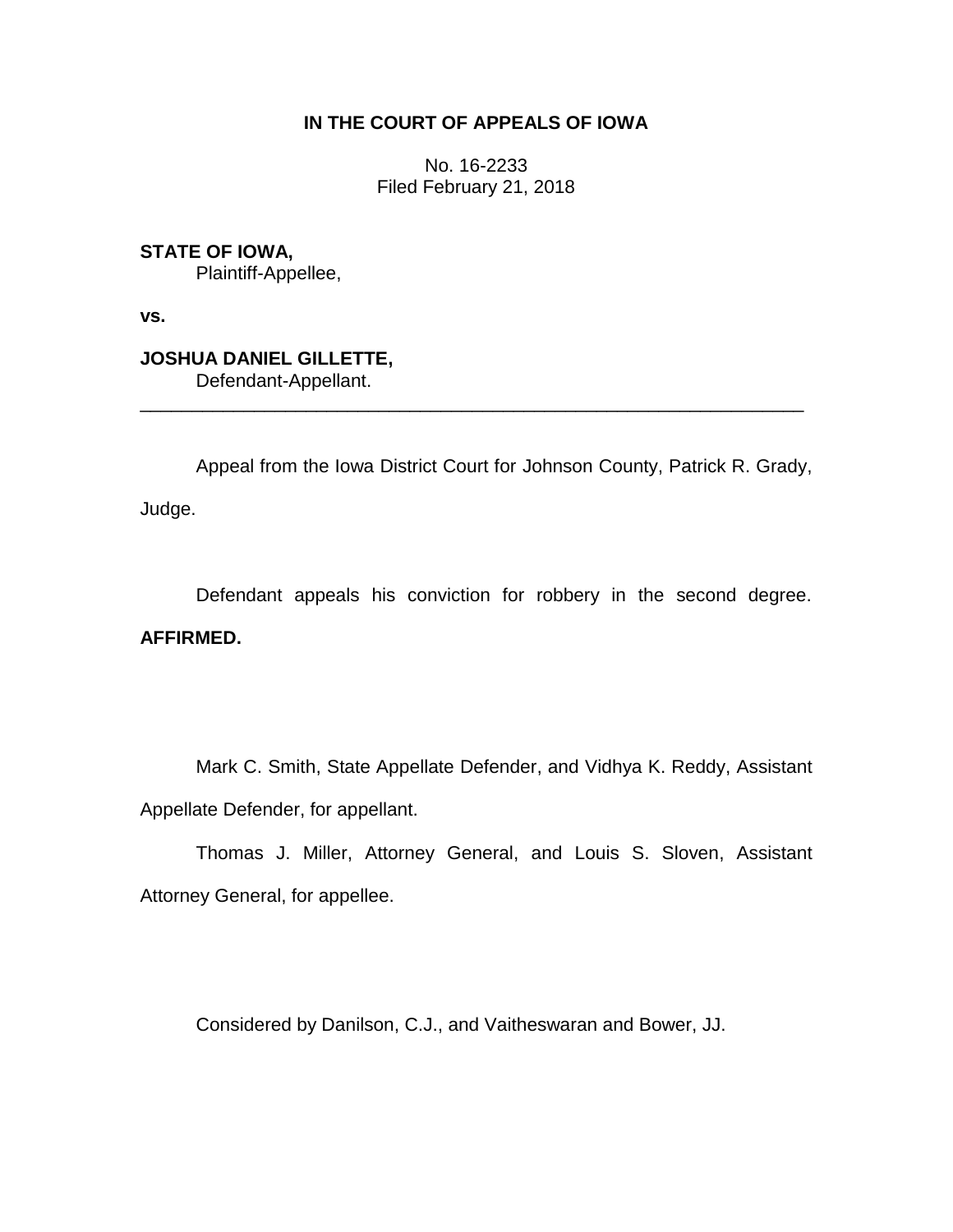**BOWER, Judge.**

 $\overline{a}$ 

Joshua Gillette appeals his conviction for robbery in the second degree. We find Gillette has not shown he received ineffective assistance due to defense counsel's failure to object to two jury instructions. We affirm Gillette's conviction for second-degree robbery.

## **I. Background Facts & Proceedings**

On February 2, 2015, Michael Graft, who was the manager of a Subway restaurant in Iowa City, drove to a different Subway restaurant in Iowa City to pick up some tuna. He parked directly in front of the restaurant. When he got back into his car, Gillette got into the front passenger side of the car. Graft stated Gillette told him, "Give me all your money," and displayed a knife. Graft got out of the car, ran into the Subway restaurant, and told an employee to call 911. Graft observed Gillette take a black laptop bag from the vehicle and then run down the street. Graft followed from a distance and saw Gillette enter an apartment building.

Police officers arrived and eventually found Gillette in the apartment building. Gillette denied ownership of anything and everything in the apartment where he was staying. Graft's black laptop bag was found in Gillette's bedroom. In the closet of the bedroom, officers found a knife inside a tennis shoe.<sup>1</sup> Gillette told officers, "he normally carries a knife but he did not have one on him at that specific time."

2

<sup>1</sup> The tenants of the apartment were Daniel Brown and Denise Monroe, who were permitting Gillette to stay in a bedroom. The tennis shoe belonged to Monroe's son, who sometimes stayed in the apartment. Brown and Monroe denied owning the knife or seeing it previously.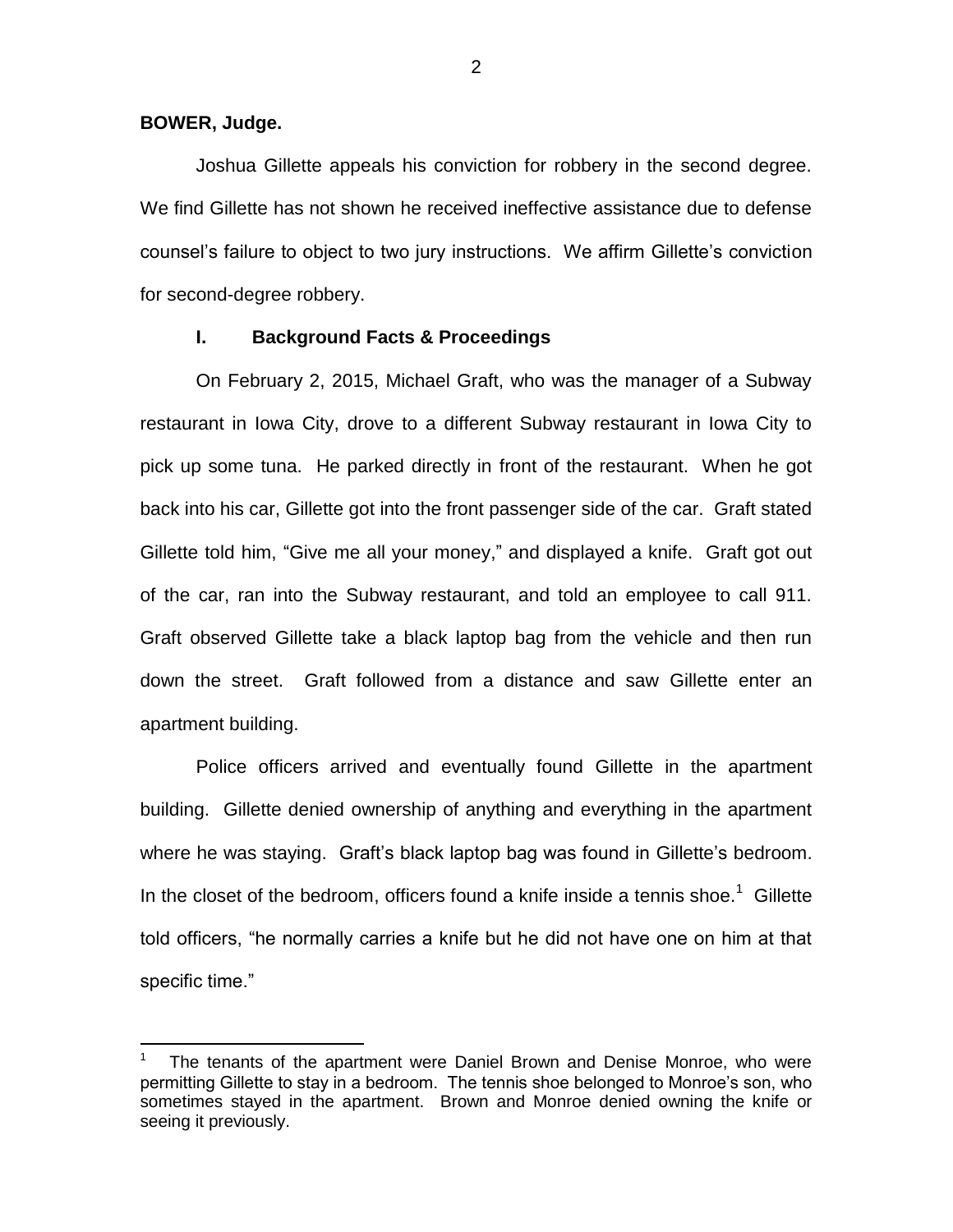Gillette was charged with robbery in the first degree. At his criminal trial, Gillette testified he was acquainted with Graft and had previously lent him \$600. Gillette stated he got into Graft's car and said, "Remember me?" and then, "Where the f\*\*\* is my money at?" Gillette testified Graft ran out of the car and yelled, "Call 911." Gillette stated he panicked, took the black laptop bag, and ran back to the apartment. He stated he might have had his cell phone in his hand but did not have a knife. On rebuttal, Graft denied knowing Gillette or owing him money.

At the close of evidence, the district court informed the parties it had an instruction on a defense of claim of right. Defense counsel stated, "Well, isn't that part of the definition of theft, that it does not—the person taking it did not have a claim of right?" The court explained it did not believe the defense was available in a robbery case but stated, "So we can discuss tomorrow whether we want to have that in or not." The court also informed the parties, "Robbery two will only have the option of threaten or purposefully put in fear. Robbery third will have the committed assault." Defense counsel asked, "Isn't the definition of assault doing an act that puts somebody in fear of?" The court responded, "Well, that's in there too. And simple assault is submitted as well." On the next day, the parties again discussed the jury instructions. Gillette did not object to the instruction on the defense of claim of right or the marshalling instruction for thirddegree robbery.

The jury found Gillette guilty of robbery in the second degree, in violation of Iowa Code section 711.3 (2015), a class "C" felony. Gillette was sentenced to

3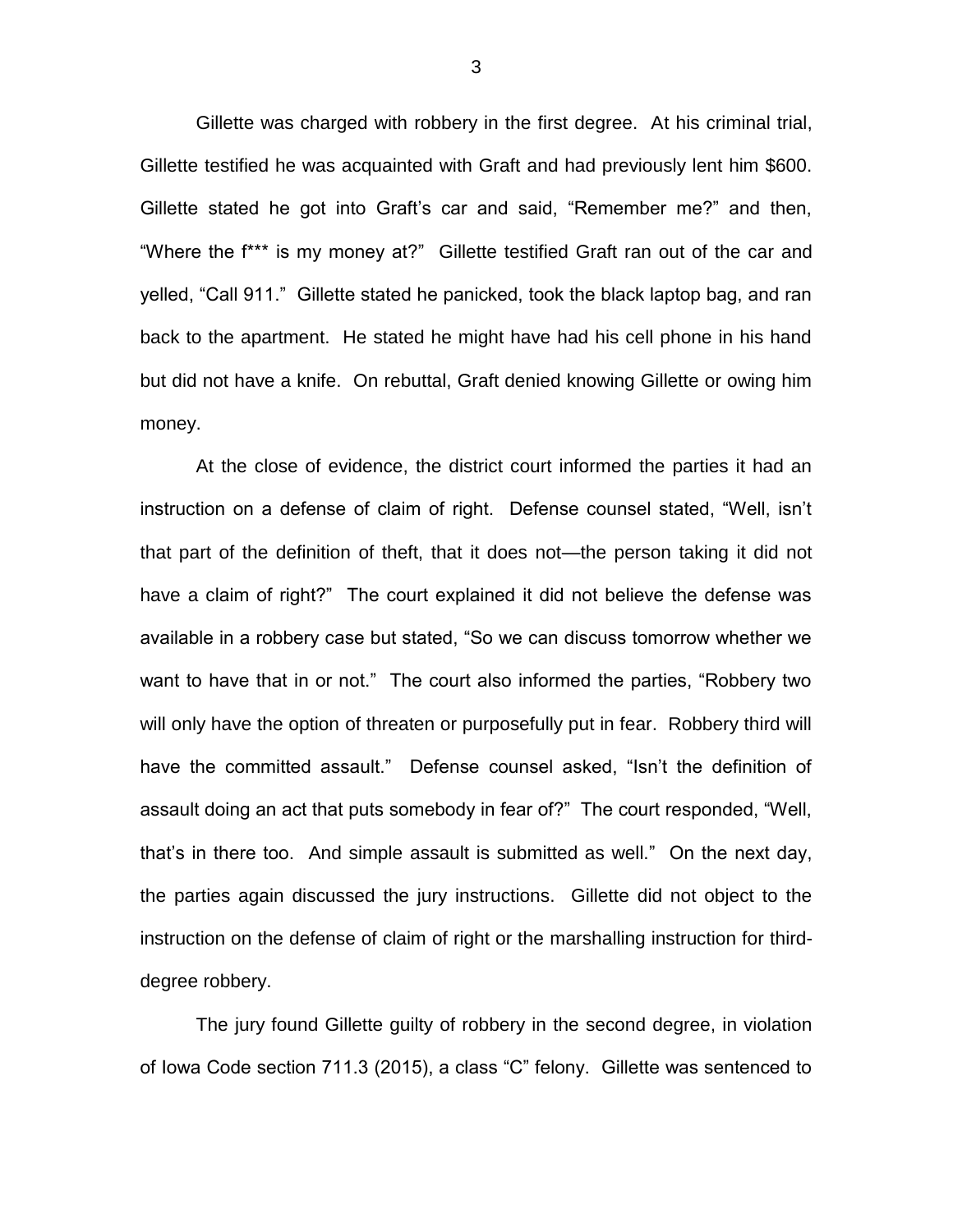a term of imprisonment not to exceed ten years. He now appeals, claiming he received ineffective assistance of counsel.

### **II. Standard of Review**

We conduct a de novo review of claims of ineffective assistance of counsel. *State v. Maxwell*, 743 N.W.2d 185, 195 (Iowa 2008). To establish a claim of ineffective assistance of counsel, a defendant must prove (1) counsel failed to perform an essential duty and (2) prejudice resulted to the extent it denied the defendant a fair trial. *Id.* A defendant's failure to prove either element by a preponderance of the evidence is fatal to a claim of ineffective assistance. *State v. Polly*, 657 N.W.2d 462, 465 (Iowa 2003).

### **III. Ineffective Assistance**

**A.** Gillette claims the district court erred by failing to instruct the jury a claim of right could be a defense to robbery and instead giving an instruction stating a claim of right could not be a defense to robbery. We find Gillette did not preserve error on this claim because he did not object to the court's proposed instruction. We address the issue under Gillette's alternative claim he received ineffective assistance due to defense counsel's failure to object to the court's instruction or to advocate for an instruction stating a claim of right could be a defense in a robbery prosecution.

The offense of robbery is defined as follows:

1. A person commits a robbery when, having the intent to commit a theft, the person does any of the following acts to assist or further the commission of the intended theft or the person's escape from the scene thereof with or without the stolen property:

a. Commits an assault upon another.

b. Threatens another with or purposely puts another in fear of immediate serious injury.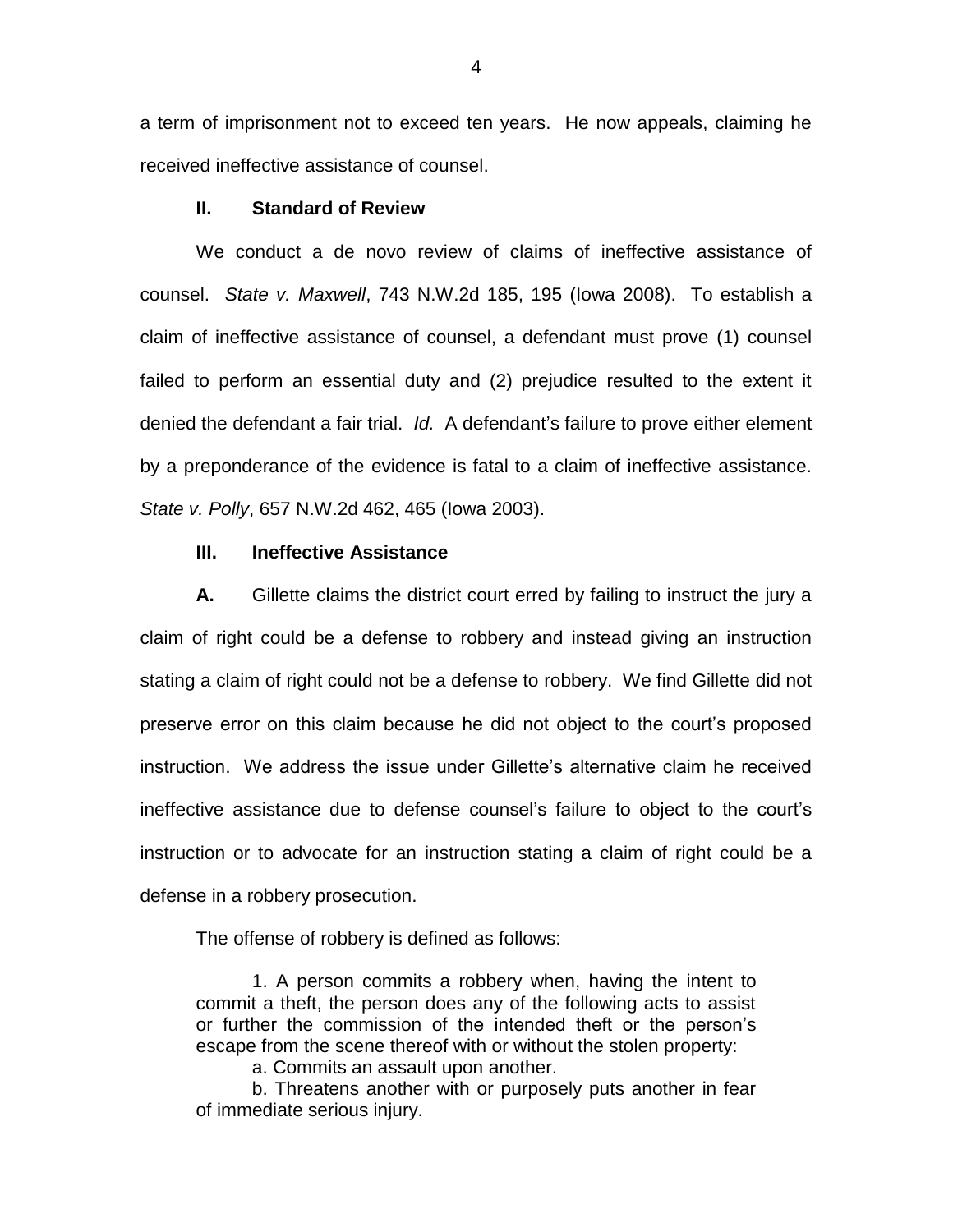c. Threatens to commit immediately any forcible felony.

Iowa Code § 711.1(1). In order to commit robbery a person must have the intent

to commit a theft. *Id.*; *State v. Copenhaver*, 844 N.W.2d 442, 449 (Iowa 2014).

Gillette relies upon section 714.4, which provides:

No person who takes, obtains, disposes of, or otherwise uses or acquires property, is guilty of theft by reason of such act if the person reasonably believes that the person has a right, privilege or license to do so, or if the person does in fact have such right, privilege or license.

Gillette claims because a claim of right is a defense to theft under section 714.4,

a claim of right should also be a defense to the intent-to-commit-a-theft element

of robbery, and the instructions should have informed the jury about this defense.

In *State v. Miller*, 622 N.W.2d 782, 784 (Iowa Ct. App. 2000), we addressed the issue of whether a claim of right defense could be raised in a burglary prosecution, where an intent to commit theft was an element of the charge. We stated:

We conclude there is no merit to the issue. We hold the defense is unavailable in a burglary case. In interpreting a statute, we look to its language, and if its meaning is clear, we are not permitted to search beyond its express terms. *State v. Nelson*, 329 N.W.2d 643, 646 (Iowa 1983) (interpreting Iowa Code section 704.4 which codifies justification defense). Legislative intent is expressed by omission as well as inclusion. *State v. Miller*, 590 N.W.2d 45, 47 (Iowa 1999). The express terms of section 714.4 provide that it is only a defense to a theft charge. Burglary and robbery are not included. We may not—under the guise of statutory construction enlarge or otherwise change the terms of a statute as the legislature adopted it. *Id.* (citation omitted). To adopt Miller's interpretation of this statute would require us to read something into the law that is not apparent from the words chosen by the legislature. *See State v. Guzman–Juarez*, 591 N.W.2d 1, 2 (Iowa 1999) (citation omitted). We decline to legislate expansion of the defense.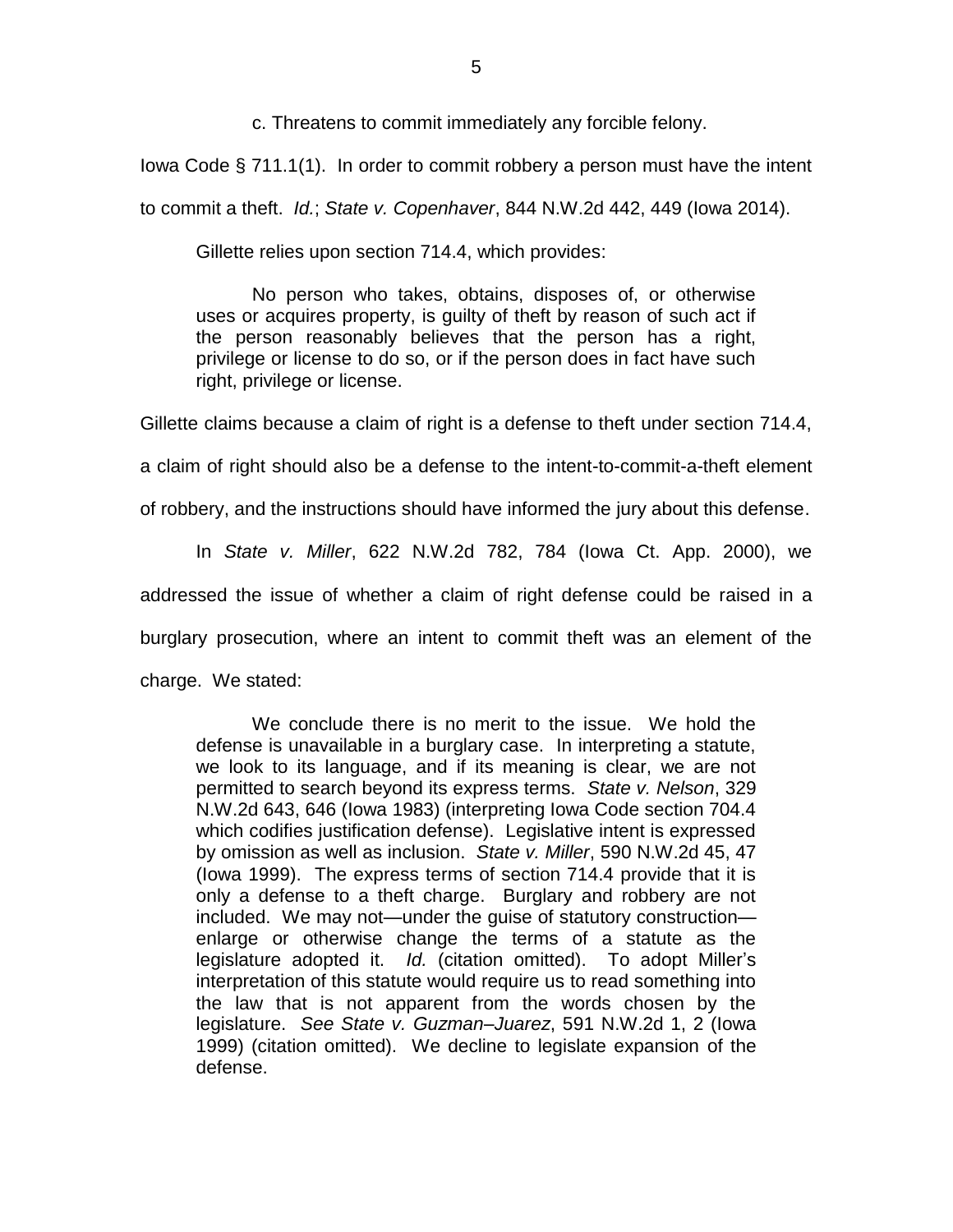*Miller*, 622 N.W.2d at 785. We concluded, "our legislature statutorily limited the defense by enacting section 714.4 and naming only theft as an offense to which the defense can be asserted."<sup>2</sup> Id. at 787. We have subsequently applied this rule in robbery cases. *See, e.g.*, *Enochs*, 2016 WL 4384655, at \*3 ("More than a decade ago, our court concluded [section 714.4] did not offer a defense to burglary or robbery charges."); *Greene*, 2009 WL 3379100, at \*3 ("In Iowa, the statutory claim of right defense is unavailable to a defendant in offenses involving violent reclamations of property, such as robbery or burglary.").

The district court gave the jury an instruction stating:

 $\overline{a}$ 

You have heard evidence that the Defendant was collecting a debt from Michael Graft at the time of the incident. Such a claim of right is not a defense to a robbery or other assault. However, you may consider this evidence as bearing on the credibility of the witnesses or for any other purpose you find it relevant.

We find Gillette has not shown he received ineffective assistance due to defense counsel's failure to object to this instruction. The instruction given by the district court follows the law as set out in *Miller*, 622 N.W.2d at 787. Defense counsel had no basis under current law to object to the instruction or to request an instruction which would have been in conflict with the holding of *Miller*. Defense counsel does not have an obligation to request an instruction which is not

<sup>2</sup> Gillette has asked us to overrule *Miller*, 622 N.W.2d at 787. We have continued to cite *Miller* with approval on the issue of the applicability of a claim of right defense in robbery and burglary cases since it was decided in 2000. *See State v. Enochs*, No. 15- 1118, 2016 WL 4384655, at \*3 (Iowa Ct. App. Aug. 17, 2016); *State v. Mims*, No. 12- 2279, 2014 WL 856065, at \*1 (Iowa Ct. App. Mar. 12, 2014); *Reyes v. State*, No. 10- 1904, 2011 WL 392486, at \*4 (Iowa Ct. App. Sept. 8, 2011); *State v. Moss*, No. 10-0079, 2010 WL 5050561, at \*3 (Iowa Ct. App. Dec. 8, 2010); *Greene v. State*, No. 09-0233, 2009 WL 3379100, at \*3 (Iowa Ct. App. Oct. 21, 2009); *Bucklin v. State*, No. 06-1942, 2008 WL 375219, at \*3 (Iowa Ct. App. Feb. 13, 2008). We decline to overrule published precedent on this issue. *See McElroy v. State*, 703 N.W.2d 385, 393 (Iowa 2005) (noting the Iowa Court of Appeals had understandably declined to tinker with precedent).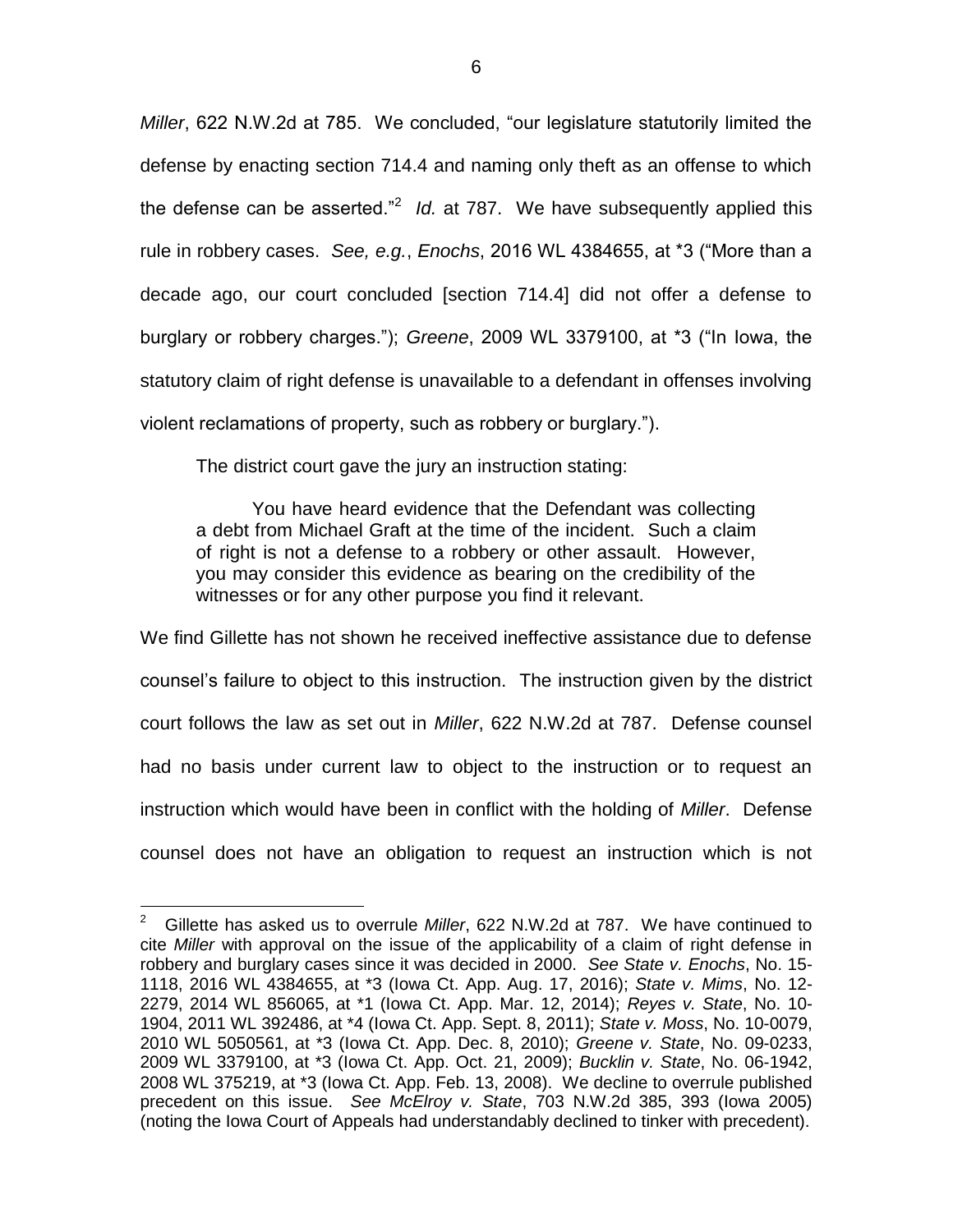supported by the law, and Gillette has not shown he received ineffective assistance on this issue. *See State v. Shanahan*, 712 N.W.2d 121, 142 (Iowa 2006).

**B.** Gillette claims he received ineffective assistance because defense

counsel did not object to the marshalling instruction for the lesser included

offense of third-degree robbery. The instruction provided:

The State must prove all of the following elements of the crime of Robbery in the Third Degree:

1. On or about the 1st day of February, 2015, the Defendant had the specific intent to commit a theft.

2. To carry out his intention or to assist him in escaping from the scene, with or without the stolen property, the Defendant did an act which was intended to cause pain or injury or result in physical contact that would be offensive or insulting to Michael Graft.

3. The Defendant had the apparent ability to do the act.

"A person commits robbery in the third degree when, while perpetrating a

robbery, the person commits an assault as described in section 708.2,

subsection 6, upon another person." Iowa Code § 711.3A. Section 708.2(6)

refers to simple assault. The offense of assault is defined as follows:

A person commits an assault when, without justification, the person does any of the following:

a. Any act which is intended to cause pain or injury to, or which is intended to result in physical contact which will be insulting or offensive to another, coupled with the apparent ability to execute the act.

b. Any act which is intended to place another in fear of immediate physical contact which will be painful, injurious, insulting, or offensive, coupled with the apparent ability to execute the act.

c. Intentionally points any firearm toward another, or displays in a threatening manner any dangerous weapon toward another.

Iowa Code § 708.1(2).

Gillette claims the facts do not support the submission of the language,

"an act which was intended to cause pain or injury or result in physical contact,"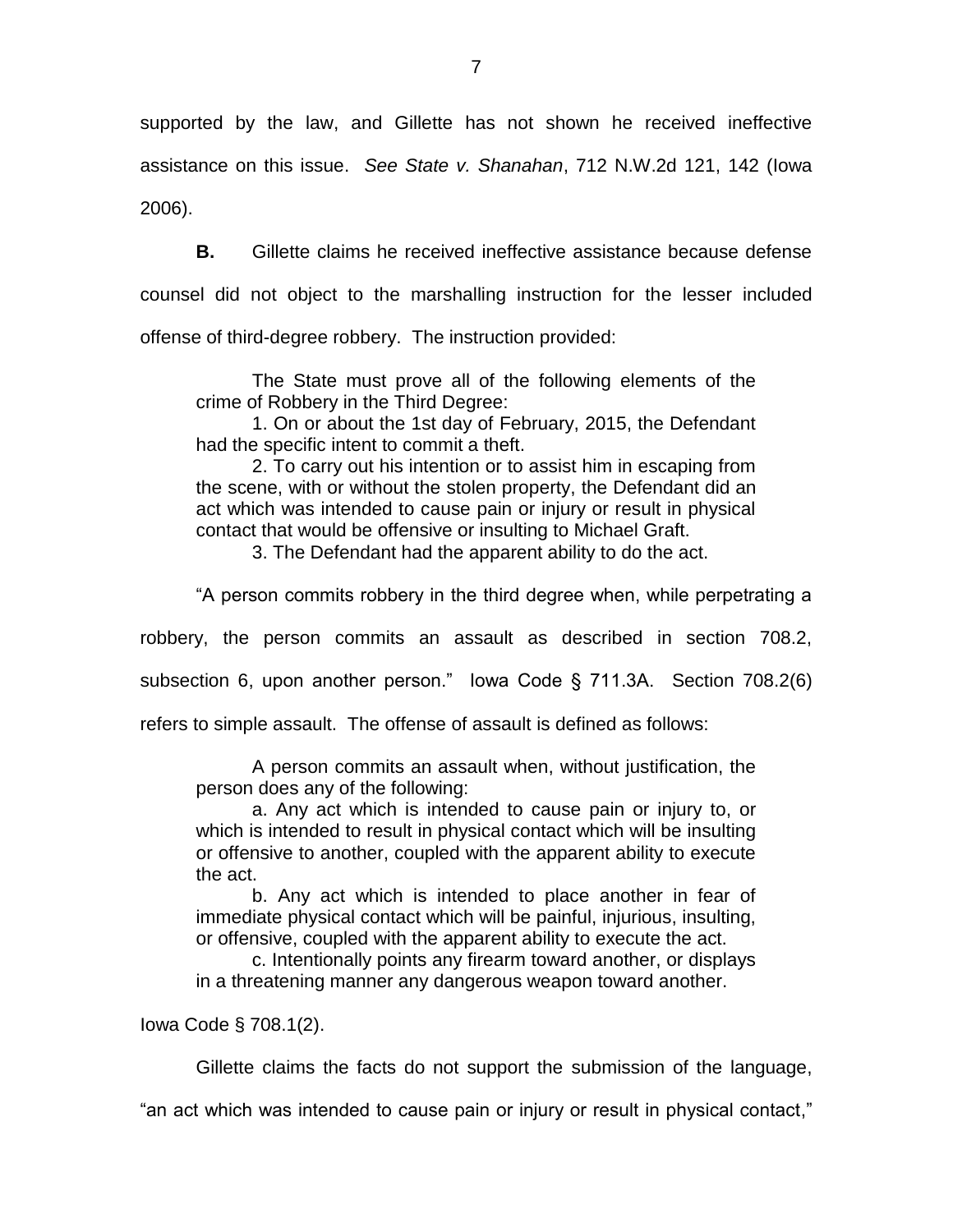which follows section 708.1(2)(a). He states the instruction should have been submitted on the alternative, "intended to place another in fear of immediate physical contact," which follows section 708.1(2)(b). He claims the jury was not properly permitted to consider third-degree robbery because of this defect in the instruction. He states because there was no evidence he committed an act which was intended to cause pain or injury or result in physical contact with Graft, the jury could not find him guilty of third-degree robbery.

The jury found Gillette guilty of second-degree robbery. The jury was instructed:

The State must prove all of the following elements of Robbery in the Second Degree:

1. On or about the 1st day of February, 2015, the Defendant had the specific intent to commit a theft.

2. To carry out his intention or to assist him in escaping from the scene, with or without the stolen property, the Defendant

a. threatened Michael Graft with, or purposely put Michael Graft in fear of immediate serious injury as defined in Instruction No. 25.

If the State has proved all of the elements, the Defendant is guilty of Robbery in the Second Degree. If the State has failed to prove any of these elements, the Defendant is not guilty of Robbery in the Second Degree, and you will then consider the charge of Robbery in the Third Degree, as explained in Instruction No. 20.

Instruction 25 defined "bodily injury" and "serious injury."

Under the court's instructions, the jury could not find Gillette guilty of third-

degree robbery unless they found the State had failed to prove all of the elements of second-degree robbery. "We presume the jury follows the court's instructions." *State v. Hanes*, 790 N.W.2d 545, 552 (Iowa 2010). Gillette does not allege any error in the marshalling instruction for second-degree robbery. By finding Gillette guilty of second-degree robbery, the jury found the State had